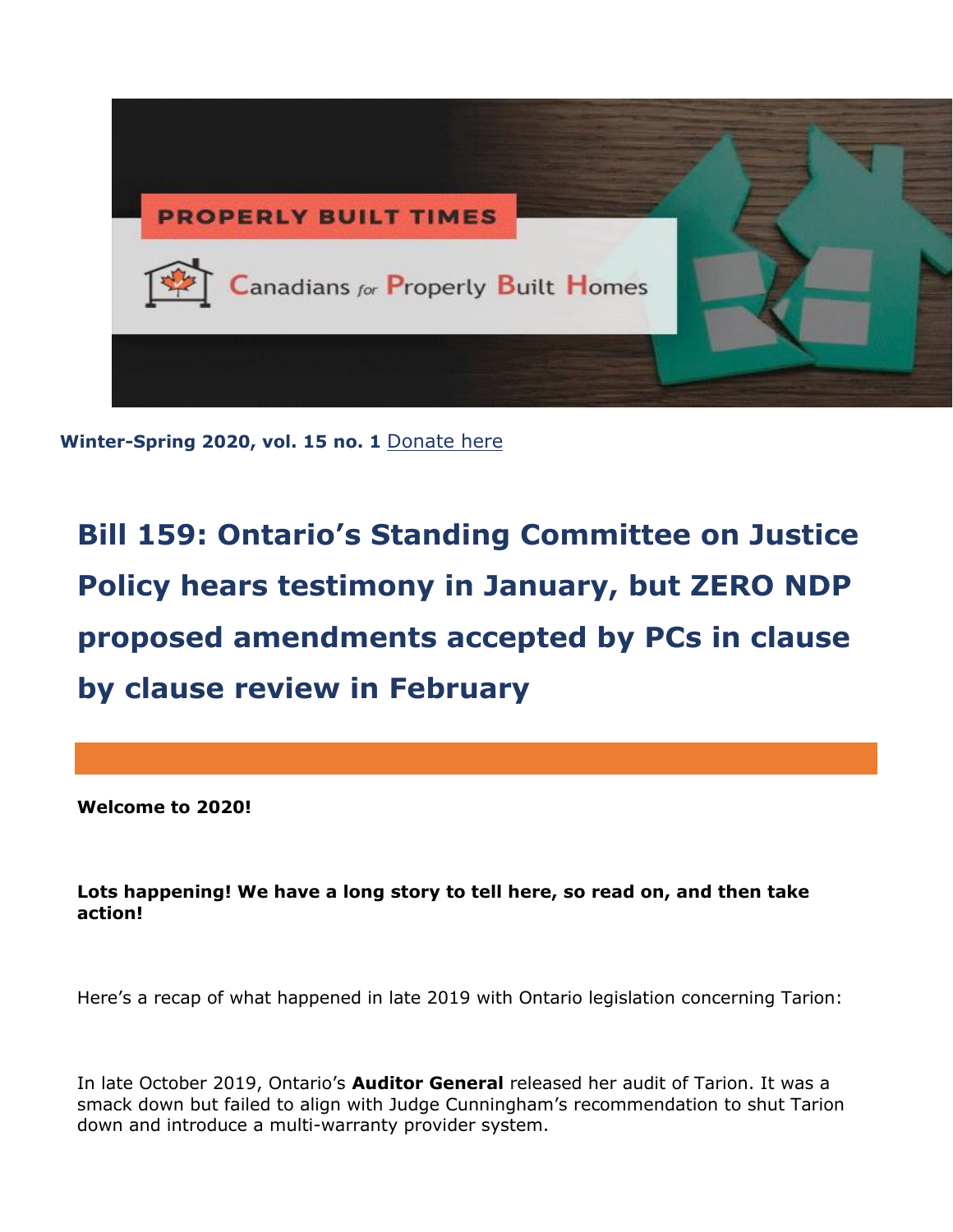Minister Lisa Thompson followed with a section on Tarion in the **Omnibus Bill 159**, Rebuilding Consumer Confidence Act, an oxymoron as it turns out. This bill will do little but tinker at the edges of our existing broken regime. Then in December, the long-time Tarion CEO retired. He was replaced by a long-time Tarion executive. Meet the new boss. Same as the old boss.

NDP Leader Andrea Horwath then announced a Private Member's Bill, bill 169, to deal with the broken Tarion regime. MPP Tom Rakocevic introduced the *Home Warranties to Protect Families Act* which you will find here: [https://www.ola.org/en/legislative](https://www.ola.org/en/legislative-business/bills/parliament-42/session-1/bill-169)[business/bills/parliament-42/session-1/bill-169](https://www.ola.org/en/legislative-business/bills/parliament-42/session-1/bill-169) . **CPBH remains delighted to see a Bill that would provide real protection to new home buyers**, adopt a multi-warranty provider system, address the problems with dispute resolution, and regulate builders fairly. Bill 169 proposes the immediate appointment of an Administrator to oversee winding down the existing Plan and ensure existing warranties are honoured. This bill breathes life into Justice Cunningham's recommendations and goes a step beyond: It provides for the review and correction of contentious cases of coverage denial by Tarion. **It is truly focused on consumer protection.**

### **And that brings us to January 2020 --**

As we know, the Conservatives have a majority in the Ontario legislature, but given the ongoing public furore over the broken new home construction and warranty regime, it seemed possible that this government could be persuaded to adopt some improvements to bill 159. Who knows, a future government may decide to adopt the contents of bill 169! #NeverGiveUp

In January, Ontario's **Standing Committee on Justice Policy** heard testimony about bill 159. Sessions were held in Brampton, Windsor and Ottawa. Interestingly, 84 percent of individuals who testified spoke about the problems regarding Tarion. Given the myriad of subjects contained in the omnibus bill, Tarion's broken regime clearly troubled many people enough to testify. Many took time off work and travelled long distances to have their say, which now forms part of Ontario's permanent record.

The Standing Committee "is empowered to study and report on all matters relating to the mandate, management, organization or operation of the ministries and offices which are assigned to it as well as the agencies, boards and commissions reporting to such ministries and offices." <https://www.ola.org/en/legislative-business/committees/justice-policy/parliament-42/mandate> . It is composed of a PC Chair and Vice-Chair, four PC members and three NDP members. Transcripts of the hearings from January 20, 21 and 22, 2020 are here: <https://www.ola.org/en/legislative-business/committees/justice-policy/parliament-42/transcripts>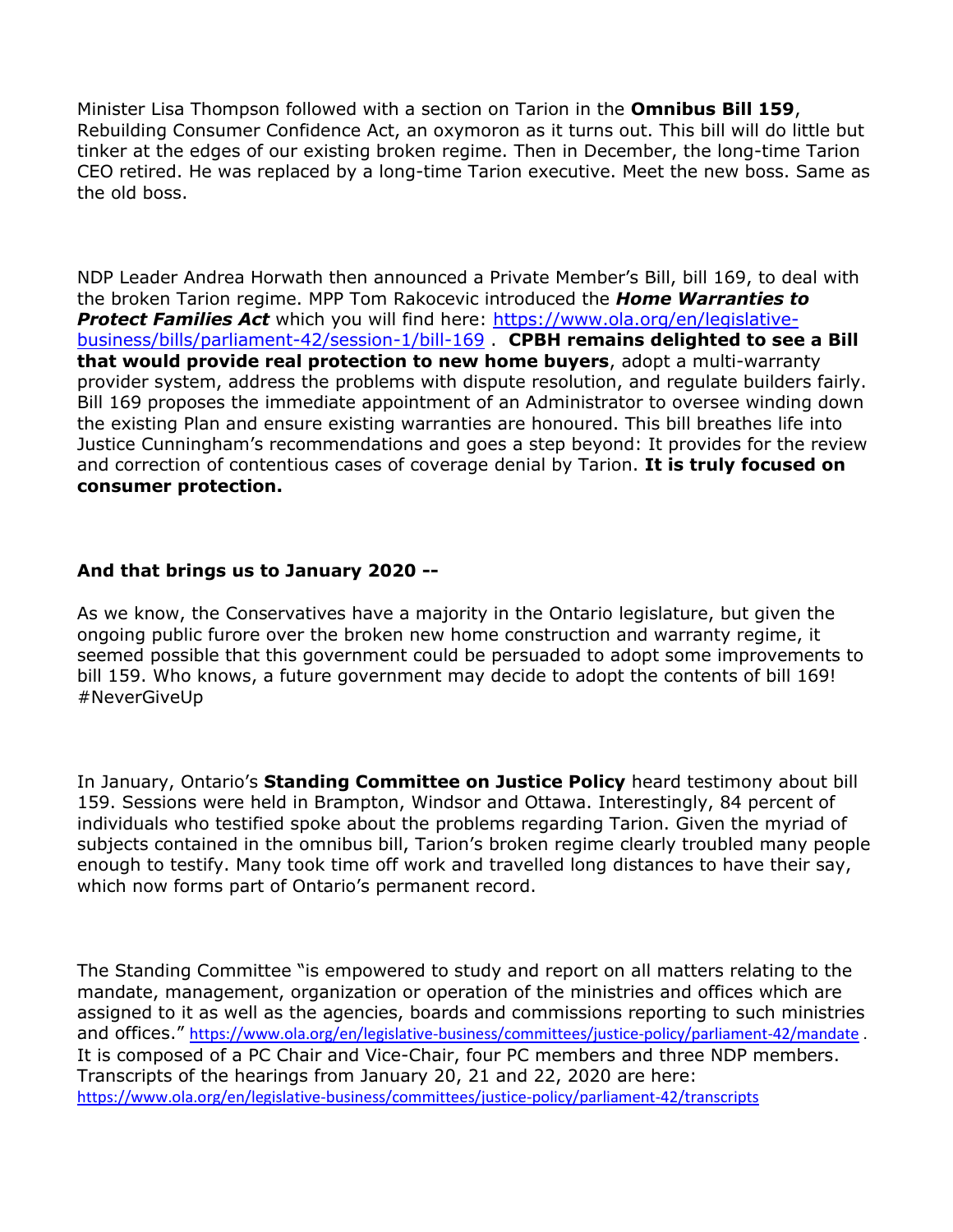### **What did the Committee hear?**

A strong contingent of consumers appeared at all three locations. They spoke about their suffering and how they believe **Bill 159 is inadequate**. The President of CPBH, Dr. Karen Somerville, also made a presentation. She told the Committee of the tragic story of **Daniel Browne-Emery who is dying of throat cancer as a result of his lengthy exposure to mold in his newly built home**, according to his oncologist. Many families are suffering today because **the Ontario Building Code is not enforced**, and builder protection and profits trumped consumer protection a long time ago. Many have considered suicide after the stress of years of fighting for the house they paid for, the financial burden, and physical/mental illness. **Dr. Earl Shuman did commit suicide over these issues** (Toronto Star, Feb. 20, 2019). Karen urged the Committee to **put consumer protection at the forefront of this bill** and to adopt several specific recommendations to the bill. MPP Singh responded to her presentation:

> *"Thank you so much for sharing your comments and the experiences of others. It's truly very powerful – your presentation and how you spoke. It's very emotional, quite frankly, to see how it can have real-life consequences. I want to thank you for sharing that and let you know that it was really moving…"*

Read Karen's presentation: [http://canadiansforproperlybuilthomes.com/wp](http://canadiansforproperlybuilthomes.com/wp-content/uploads/2020/01/Jan.-22-2020-Bill-159-CPBH-Package-submitted-to-Standing-Committee-on-Justice-Policy.pdf)[content/uploads/2020/01/Jan.-22-2020-Bill-159-CPBH-Package-submitted-to-Standing-](http://canadiansforproperlybuilthomes.com/wp-content/uploads/2020/01/Jan.-22-2020-Bill-159-CPBH-Package-submitted-to-Standing-Committee-on-Justice-Policy.pdf)[Committee-on-Justice-Policy.pdf.](http://canadiansforproperlybuilthomes.com/wp-content/uploads/2020/01/Jan.-22-2020-Bill-159-CPBH-Package-submitted-to-Standing-Committee-on-Justice-Policy.pdf)

The Committee heard that **consumers have suffered long enough** at the hands of the self-serving regime that is Tarion. They heard that bill 159 is woefully inadequate and will not fix the problems. They heard that **MPP Rakocevic's private member's bill 169 is what is needed**. They heard about how individuals, families, children, seniors are hurt – through damage to their health, finances and their very lives – by improperly built homes that do not meet the building code, the failure of builders to correct these problems and the **active pursuit of Tarion to deny claims**.

It is interesting to note that the **Consumers Council of Canada appeared, claimed to know nothing about Tarion**, and suggested the Committee address Canadians for Properly Built Homes for information on this topic. This is difficult to understand given that two of the **Council's Board members – Chris Ballard and Tracy MacCharles – are**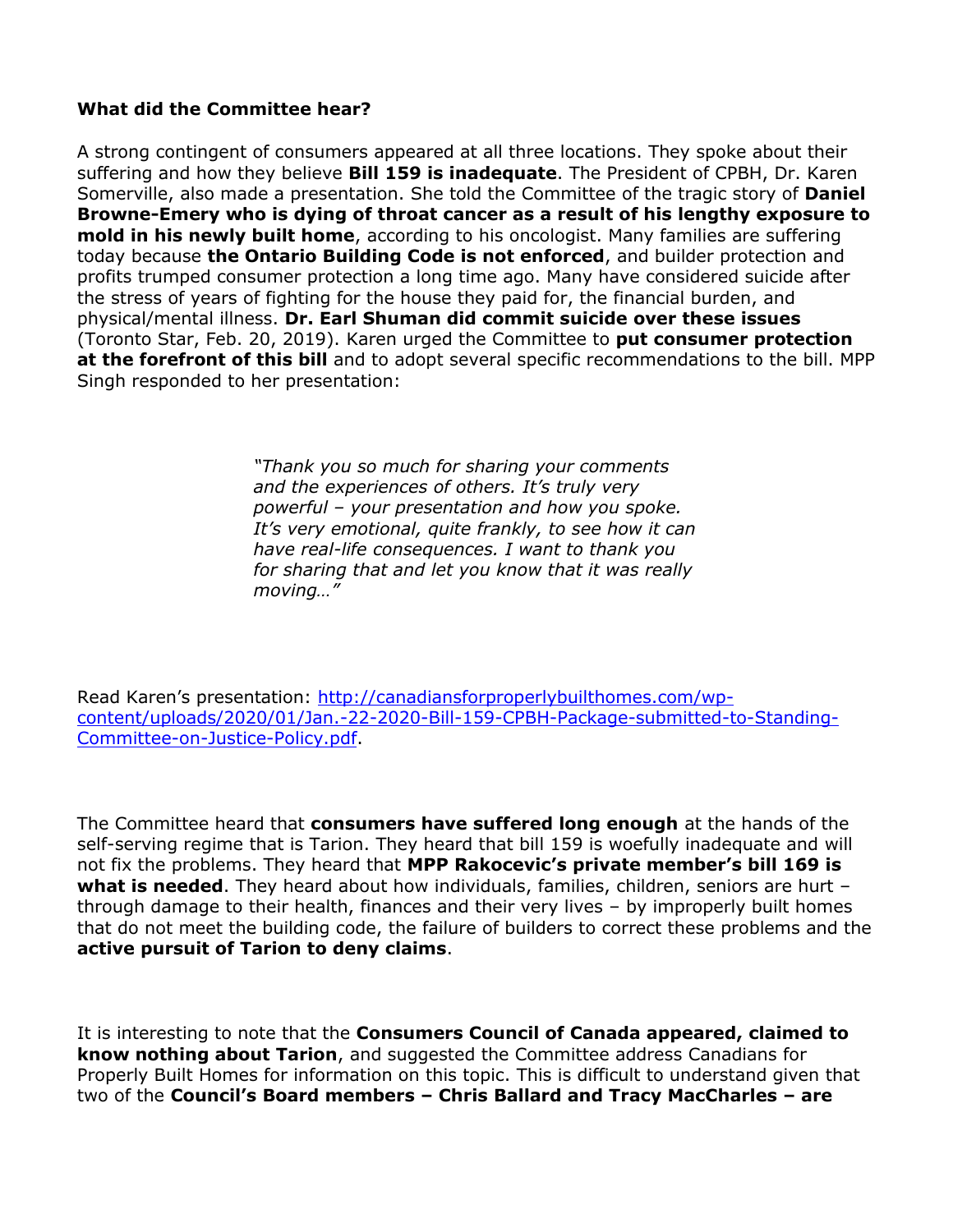**former ministers** with responsibilities in this broken regime, well versed in all of the related problems.

The Committee also heard from **David Roberts**, a **retired Director of Enforcement at the Tarion Warranty Corporation**, former Chief Building Official and former police officer. Mr. Roberts gave a historical perspective of Tarion. He was asked why there were no qualified building inspectors at Tarion. He advised that there had been, but when faced with a financial challenge, **Tarion opted to protect their fund by eliminating its inspectors**. In so doing, they fired the experts on housing construction and code violations, knowledge which is at the very core of the business Tarion is in. How can Tarion make sound decisions about backstopping builder warranties without the expertise to recognize code violations?

**Mr. Roberts urged the Committee to see the importance of quality construction as a focus at Tarion.** He pointed out that this is categorically not the Corporation's focus now nor does bill 159 put quality into Tarion's objectives in any way. He **raised the alarm on what is happening behind closed doors with the creation of the Tarion spin-off regulator** – the new Housing Construction Regulatory Authority (HCRA) – creating two regulatory bodies, duplicating services, fees and requirements. Who will be in charge he asked? He is not alone in raising the alarm on this issue.

> "The HCRA board of directors was appointed last spring and includes two members of the home-building industry who were commissioned after consultation with the Ontario Home Builders' Association. One of the also served on Tarion's board of directors.

> The rest appear to be former high-ranking public servants, along with one current executive for the Kraft Heinz Corporation. None appears to have a background in consumer protection."

**Details scarce on Tarion's successor Province replacing homebuilding industry regulator with new authority** [Laura Osman](https://www.cbc.ca/news/canada/ottawa/laura-osman-1.3389163) · CBC News · Posted: Nov 20, 2019 4:00 AM ET | Last Updated: November 20, 2019 [https://www.cbc.ca/news/canada/ottawa/home-building-regulator-](https://www.cbc.ca/news/canada/ottawa/home-building-regulator-1.5359933)[1.5359933](https://www.cbc.ca/news/canada/ottawa/home-building-regulator-1.5359933)

All the while, Ford and his Conservative Party claim it is cutting red tape for new home construction. How?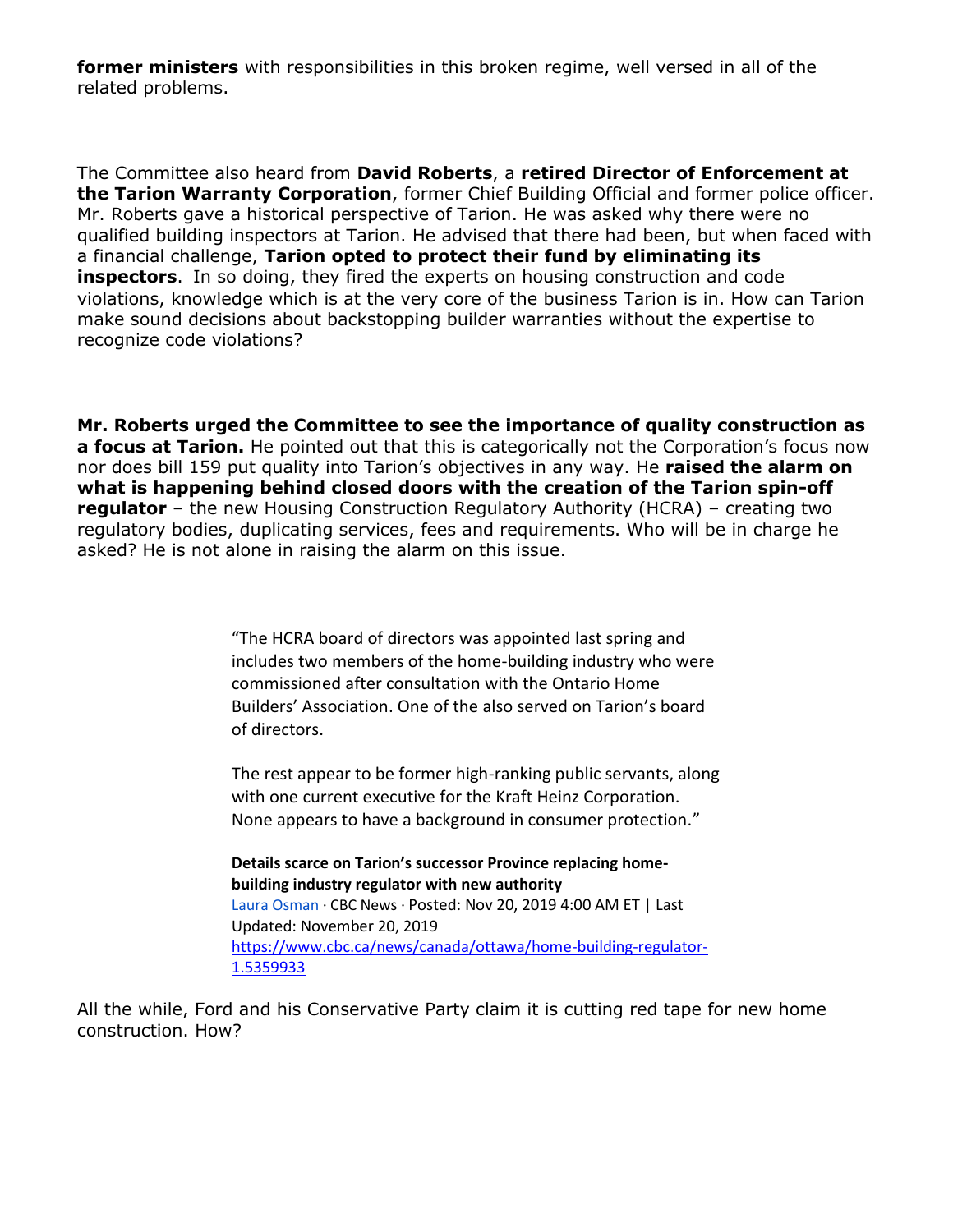#### **David Roberts said that the way forward should be to eliminate Tarion's monopoly and introduce the multi-provider model** – just as Justice Cunningham recommended.

Why is the government so determined to maintain this monopoly? Minister Thompson says it is to protect small builders as their costs would increase under a multi-warranty system. David Roberts points out that security deposits would increase, probably for all builders, since insurance providers need to mitigate risk until builders establish a track record of solid construction without claims.

But there's more. **"It seems that Tarion does not charge any security deposits to large established builders," according to Roberts.** Only small, higher-risk builders pay these fees. It is therefore in the interests of big builders to keep this system going, ensuring they pay nothing, and small builders pay all of these fees. So, if Roberts is correct, **Minister Thompson's claim that the monopoly model is needed to protect small builders, is not the whole story.** Big builders would be protected as well by continuing with the monopoly model. **Meeting the requirements of big insurance companies would force builders to meet the code and avoid claims.** What could frighten them more? One presenter at the Committee advised that his nightmare came from a small builder and the current system did nothing to help him, so he would have been better off if his small builder had never been licensed to operate in Ontario.

From a broader perspective, note that when **British Columbia and Alberta** overhauled their regimes, they did not adopt Ontario's system. They adopted multi-provider warranty systems. Apparently, **they made it work**.

CPBH has been asking for the evidence Minister Thompson used to base her decision in favour of maintaining a warranty monopoly. She has not responded.

**Bill 159 talks about public protection rather than consumer protection. Public protection includes builders. That language needs to be replaced with consumer protection.** And as Justice Cunningham said, quality construction must also be the focus.

The transcripts of the Justice Policy proceedings are helpful for all to see. They do not include, however, **submissions from organizations such as the Ontario Home Builders Association.** This information should also be made available to the public. If it is not, **what is being hidden and why?**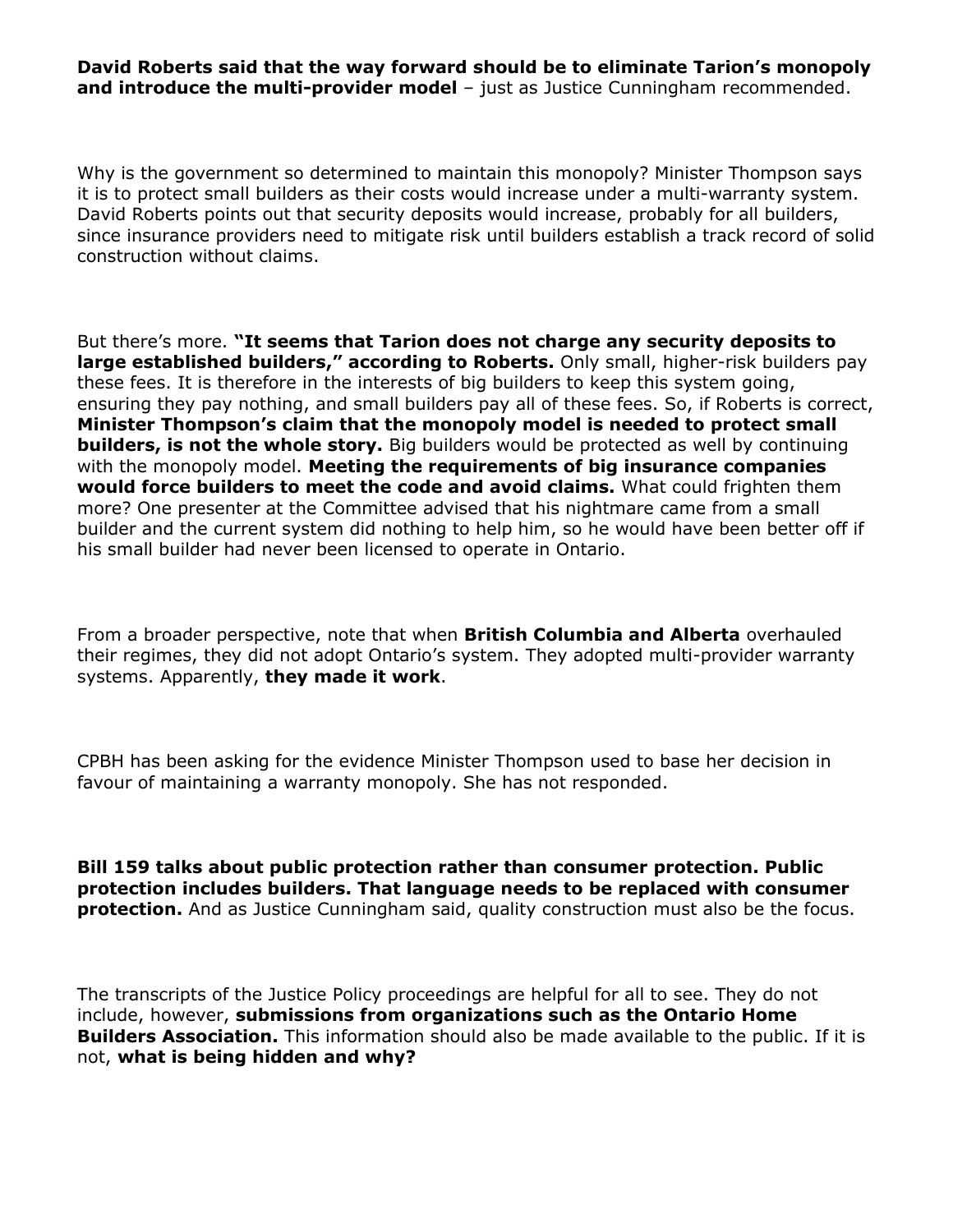## **And in spite of all that --**

February 27, 2020 was a sad day for Ontario's consumers at Queen's Park: **[#Bill159](https://www.facebook.com/hashtag/bill159?epa=HASHTAG) re [#Tarion](https://www.facebook.com/hashtag/tarion?epa=HASHTAG) was reviewed on a clause-by-clause basis** by the [FordNation](https://www.facebook.com/FordNationDougFord/?__tn__=%2CdK%2AF-R&eid=ARAupvNqygHSVKZ4-R8t8ZfnovyV5-68LDHQMlWwb7d3d_7SCXMmmHi-54jx_qh9pyzKPGGaIYYjzJsL) government PC MPPs and the Opposition NDP MPPs.

It's important to remember that the PCs made a commitment to Ontarians - in writing before the last election that if elected, they would end Tarion's monopoly. Not only have they reneged on that, but as the NDP tried to get them to adopt amendments to the legislation that has been developed**, not a single NDP proposal was accepted, even though some of them focused on what the Auditor General of Ontario recommended.** The PC responses went from a flat out "no" to they are still studying it.

In the face of hearing citizens from across the province on how consumers are suffering under the current system, a scathing Auditor General report and Justice Cunningham's Tarion Review, there was no sense of urgency and no compassion towards suffering families shown by the PCs.

**PC MPP [Bob Bailey](https://www.facebook.com/cpbh01/photos/a.1614620535421539/2518138721736378/?type=3&theater)** in the photo linked here, who is the **parliamentary assistant for consumer protection, led the charge for the PCs.** Please take 15 minutes and review the seven videos that we posted yesterday to Facebook, to see what happened. Motion after motion by the NDP is rejected by the PCs including capping Tarion's CEO salary, eliminating conflict of interest in Tarion Board appointments and more. As you watch, do you see elected representatives acting in the best interests of consumers among the PC MPPs, or representatives of the developers lobby?

<https://www.facebook.com/cpbh01/videos/506219500326340/>

<https://www.facebook.com/cpbh01/videos/602360737274468/>

<https://www.facebook.com/cpbh01/videos/203032314389992/>

<https://www.facebook.com/cpbh01/videos/136707730950512/>

<https://www.facebook.com/cpbh01/videos/1261211154068673/>

<https://www.facebook.com/cpbh01/videos/194029068541461/>

<https://www.facebook.com/cpbh01/videos/525022271475432/>

On a more positive note, **we extend a huge thank you to the NDP members (led by [Tom Rakocevic\)](https://www.facebook.com/TomRakocevic/?__tn__=%2CdK%2AF-R&eid=ARCZSWNzR6M0t6vWSFa4S9B7bQ7gWCW731FkrXqkEFGR_-WNKOFGCNj1RtXIMnef1Ma4rn-qXH2bfrfB) for their understanding and support of Ontario's purchasers of newly built homes.**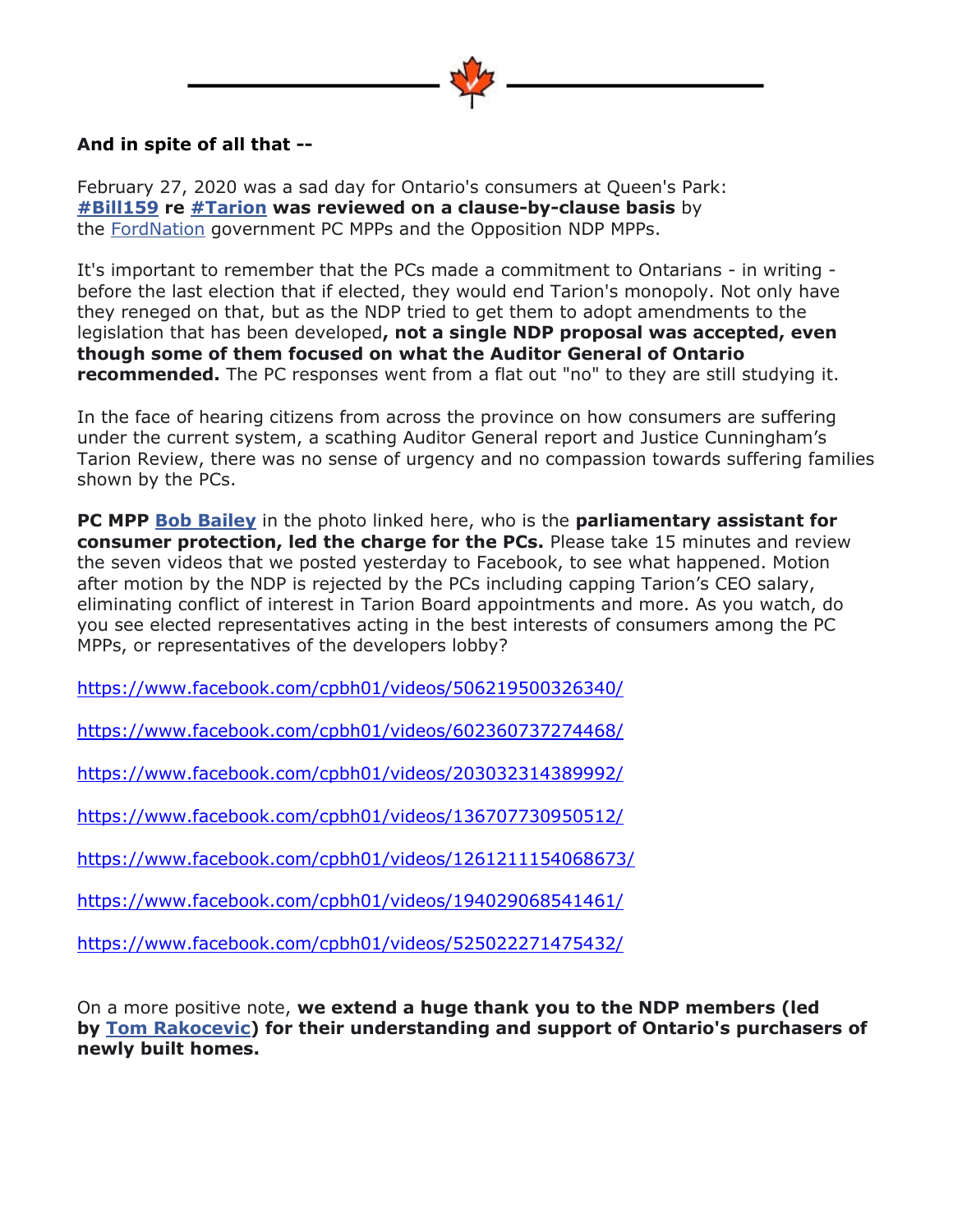Tomorrow is another day. This government will not last forever, particularly with the track record they are building up. #NeverGiveUp



**Where does all of this leave us?**

*With an opportunity. It could be you, or your child, or your mother/father next.*

# *Now is the time to call Doug Ford's office. Tell him any or all of these things:*

*Tell him that Bill 159, his so-called "Rebuilding Consumer Confidence Act", is completely inadequate and an oxymoron.*

*Tell him that his PCs - before the last election - committed in writing to ending Tarion's monopoly.*

*Tell him we need a complete overhaul of the building and warranty regime, not tinkering at the edges, because Tarion is beyond repair.*

*Tell him that all we have seen from him is distain and contempt for consumers, and support for builders. Let's see some real action to support consumers.*

*His number is 416.325.1941.*

"...we can't continue throwing money at the problem (broken systems) as our predecessors did, into topdown, big government schemes. That is neither compassionate nor sustainable..." Premier Ford, 2019 Association of Ontario Municipalities Conference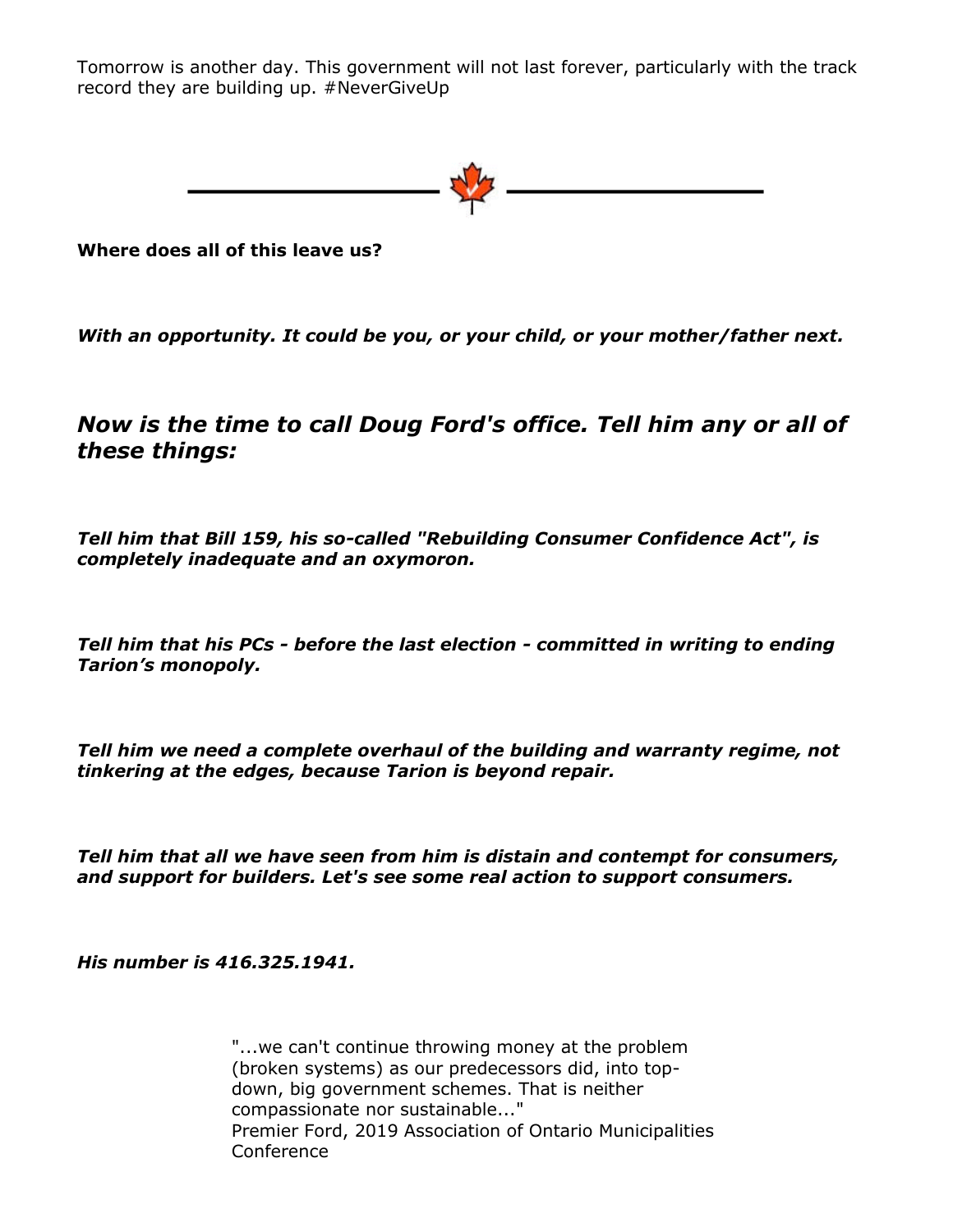## **And if you are able, please help keep the doors open at CPBH. [Donate here.](http://canadiansforproperlybuilthomes.com/what-you-can-do/donate/)**

# **Karen Somerville and Alan Greenberg**

CPBH Co-founders

#NeverGiveUp #TarionScandal #TarionIsBeyondRepair #EndTarionMonopolyNOW #DumpTheLAT



#### **About CPBH**

Canadians for Properly Built Homes (CPBH) is an independent, national not for profit corporation dedicated to healthy, safe, durable, energy efficient residential housing for Canadians, and is the only organization of its kind in Canada. Working for consumer awareness and protection, CPBH is run by a volunteer Board of Directors and is supported by a volunteer Advisory Council of industry experts and other key stakeholders. CPBH earned "partner" status with the Canadian Consumer Information Gateway (Industry Canada). Follow us:



**Questions | Comments | Sponsorship Opportunities:** [info@canadiansforproperlybuilthomes.com](mailto:info@canadiansforproperlybuilthomes.com)

Your privacy is important to us. We do not share our lists with anyone. You have received this newsletter as a friend or a person interested in new home construction in Canada, or because you have subscribed via email or telephone. You may unsubscribe at any time at [info@canadiansforproperlybuilthomes.com](mailto:info@canadiansforproperlybuilthomes.com)

Properly Built Times is published by Canadians for Properly Built Homes, a Canadian not for profit, national association: [www.canadiansforproperlybuilthomes.com](http://www.canadiansforproperlybuilthomes.com/)

#### **© Canadians for Properly Built Homes, 2020**

Copyright permissions may be requested in writing: [info@canadiansforproperlybuilthomes.com](mailto:info@canadiansforproperlybuilthomes.com) ISSN: 1718-0996